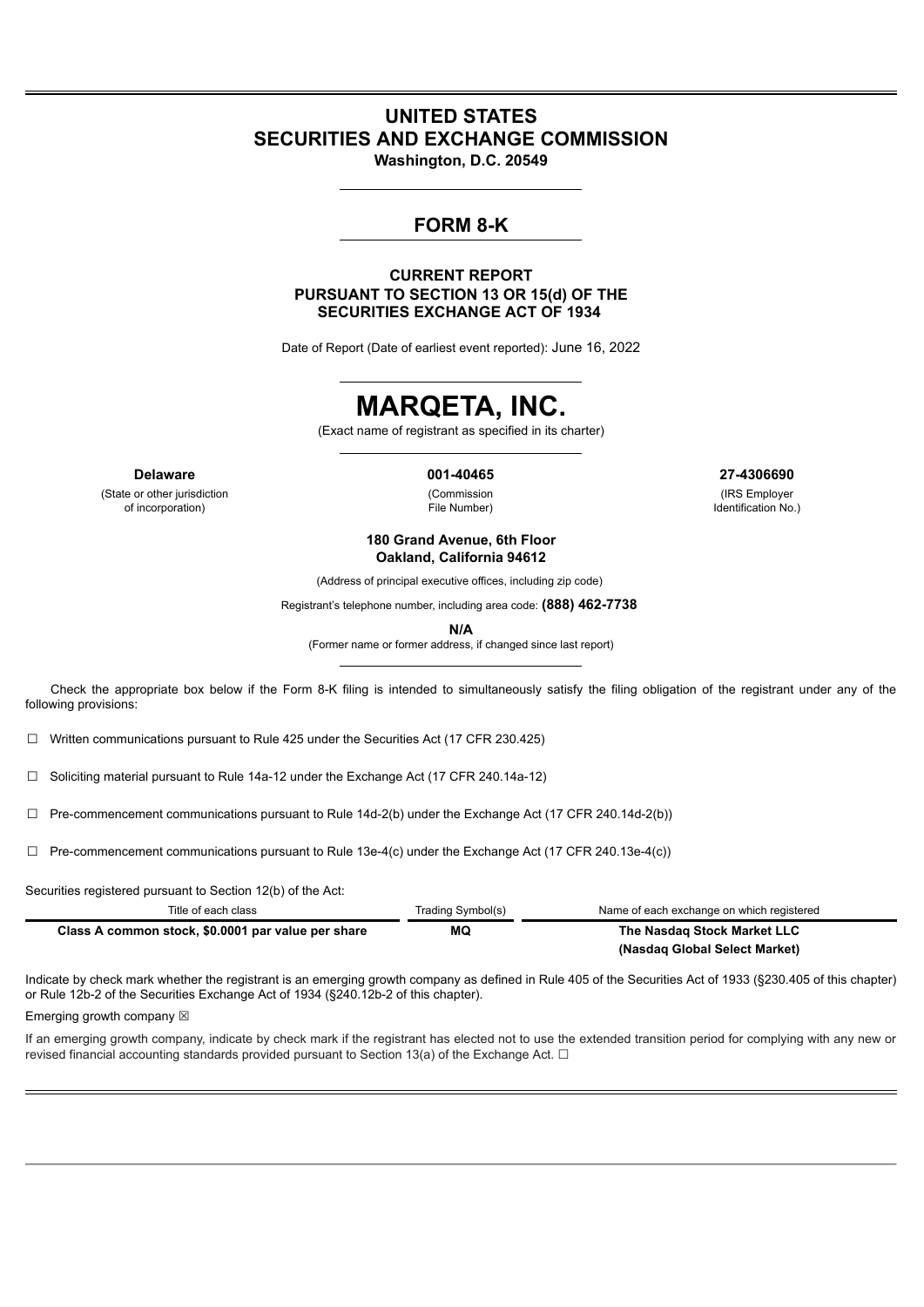#### **Item 5.07 Submission of Matters to a Vote of Security Holders.**

The 2022 Annual Meeting of Stockholders of Marqeta, Inc. (the "Company) was held on June 16, 2022, and the Company's Class A and Class B common stockholders voted on two proposals that are described in detail in the Company's definitive proxy statement filed with the U.S. Securities and Exchange Commission on April 25, 2022. Set forth below are the matters the stockholders voted on and the final voting results.

*Proposal 1*: Holders of the Company's Class A and Class B common stock voted to elect the two Class I director nominees to the Company's Board of Directors, each to hold office until the annual meeting of stockholders in 2025 and until their successors have been duly elected and qualified or until such director's earlier death, resignation or removal. The final voting results are as follows:

| <b>Nominee</b> | <u>For</u>       | Withheld   | <b>Broker Non-Votes</b> |
|----------------|------------------|------------|-------------------------|
| Jason Gardner  | 1.204.977.747    | 65.528.900 | 96.739.351              |
| Arnon Dinur    | 1, 205, 042, 317 | 65.464.330 | 96.739.351              |

*Proposal 2*: Holders of the Company's Class A and Class B common stock voted to ratify the selection of Ernst & Young LLP as the Company's independent registered public accounting firm for the fiscal year ending December 31, 2022. There were no broker non-votes on this proposal. The final voting results are as follows:

| For:     | 1,366,820,072 |
|----------|---------------|
| Against: | 283,762       |
| Abstain: | 142,164       |